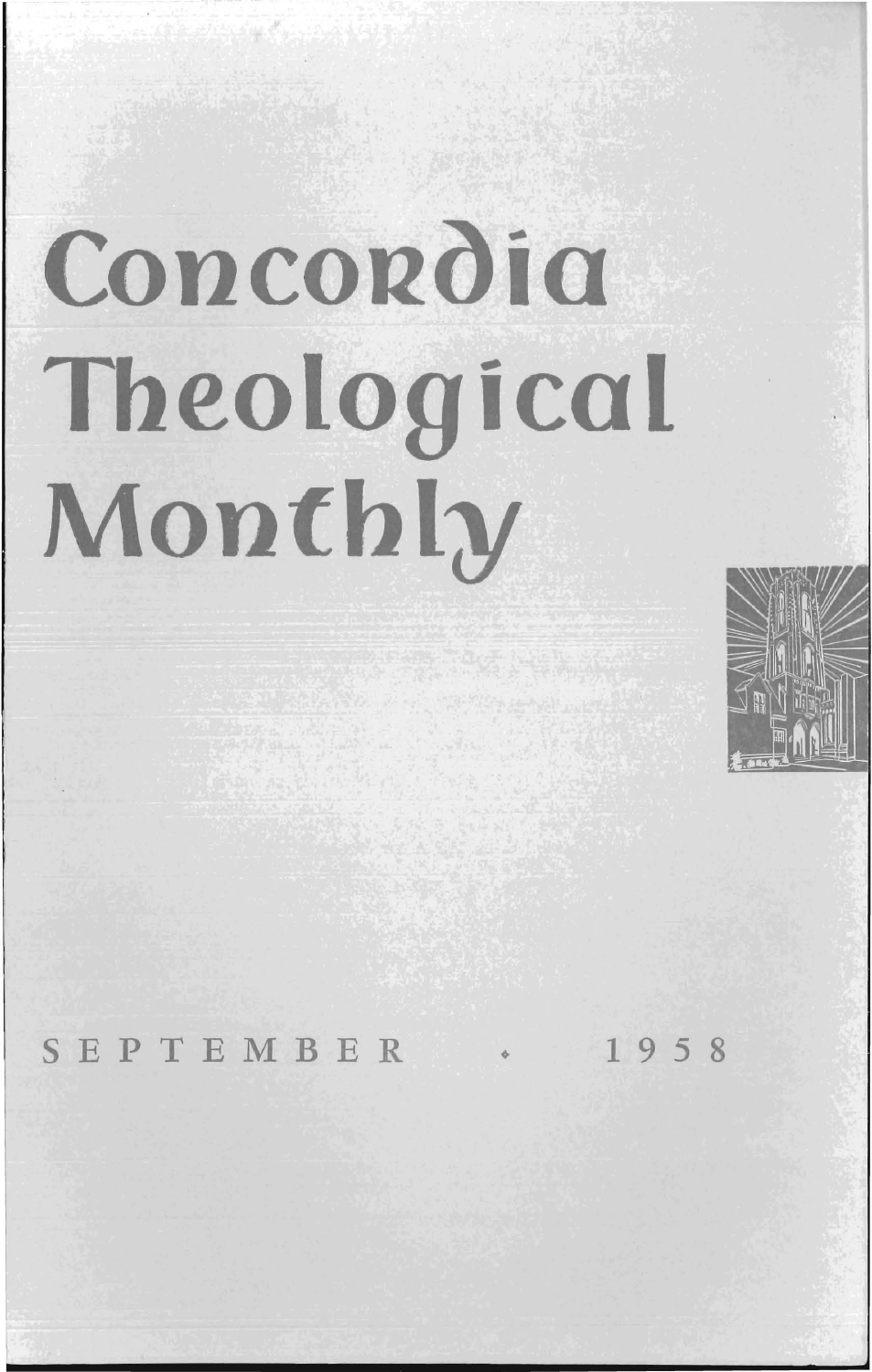#### METHODIST APOSTASY: FROM FREE GRACE TO FREE WILL

*Religion in Life* (Summer 1958), under this heading, publishes an article by the Methodist minister R. E. Chiles, based on his doctor's dissertation (Union, Columbia), in which the author traces the development of American Methodism from "free grace" to "free will." What Dr. Chiles writes is clear, thorough, and frank and, therefore, worth reading. As the latest and most pronounced of the "Methodist apostates" from the "Wesleyan norm" he cites the systematician, Prof. Albert C. Knudson (1873-1953). The writer states John Wesley's Arminian trend both lucidly and accurately. His answer to Calvinism was that divine grace is "for all" and "in all." "Every man shares the benefits of the atonement as it arrests the sentence of death, provides for the cancellation of original guilt, and bestows prevenient grace." This prevenient grace is the source of man's responsibility. "Because God works in every man, man *can* (italics original) work; because God works in man, man *must* (italics original) work." "That man must work follows from his ability to do so. God does not save man without regard for man's response to the offer of grace. And it is prevenient grace which lays the foundation for this response." How did this "Wesleyan free grace" fare among American Methodists during the one hundred and fifty years following Wesley's death? In the modification of Wesley's doctrine of grace the author distinguishes three periods, the third ending in 1933. From Wesley's strong soteriological concern the discussion gradually shifted to an anthropological setting until Knudson held that man by nature is free to choose good and God. For Wesley divine prevenient grace was the basis of man's freedom; for Knudson this freedom was intrinsic to man's own nature. It was a matter not of redemption, but of creation.

JOHN THEODORE MUELLER

## THE BYZANTINE CHURCH AND THE PRESENTNESS OF THE PAST

Under this heading, *Theology Today* (April 1958) publishes a gist of the fundamental thoughts which Edwin Hatch (1835-1889) developed in his Hibbert Lectures of 1888 on the "Influence of Greek Ideas and Usages upon the Christian Church" that appeared in 1889, after the author's death. These lectures have now been reprinted (E. Hatch. *The Influence of Greek Ideas on Christianity.* New York: Harper Torchbooks, 1957) and well received, despite the fact that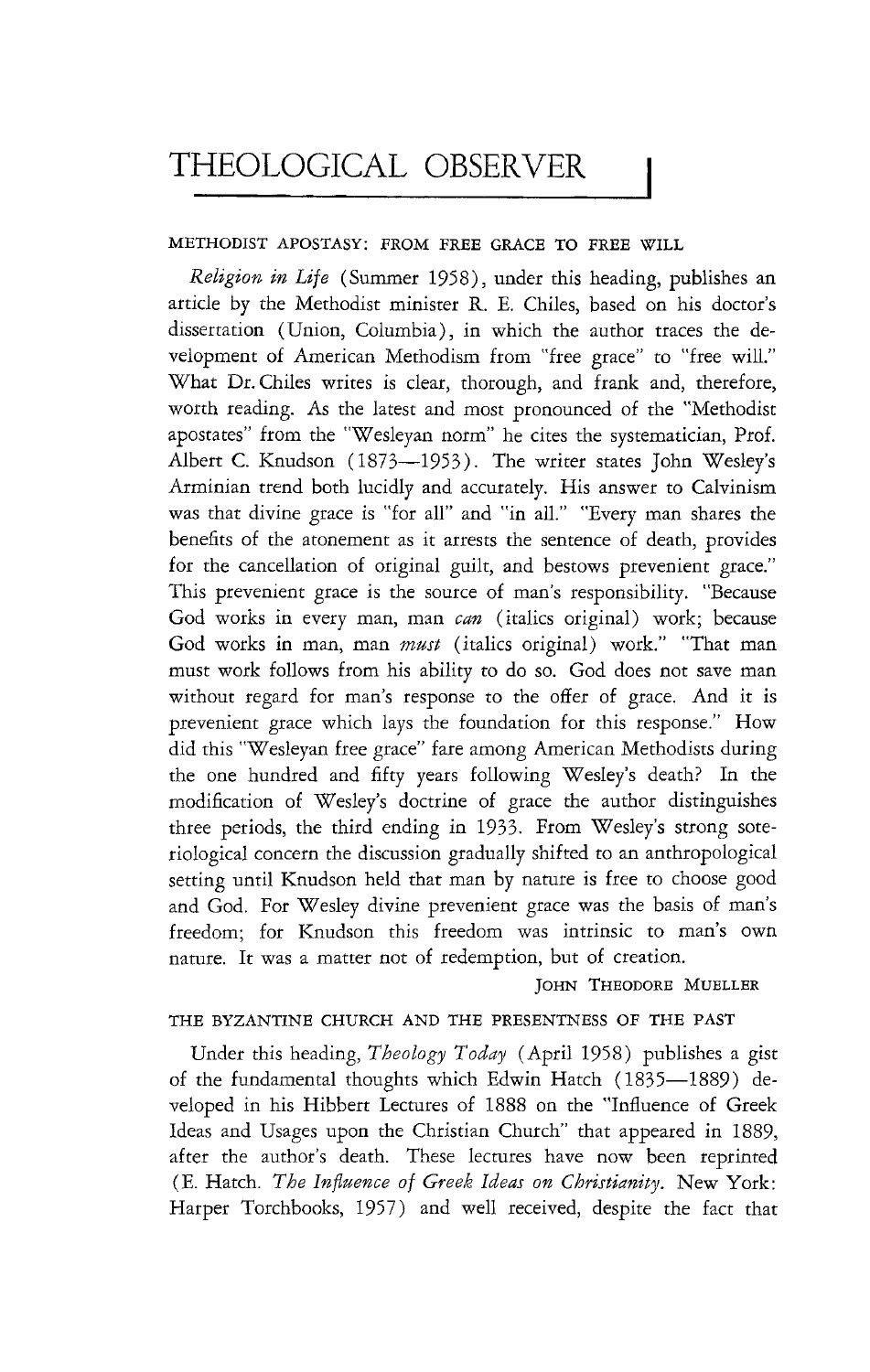67 years have passed since their original appearance. At that time there were many who disagreed with the writer's views. It is nevertheless true that the Byzantine Church was deeply influenced by Greek classical thought. "The Greek Church ... made the classical heritage, in its best aspects, a part of its own intellectual life." ". . . many of the Greek Christian thinkers felt that some of the classical writers, notably Plato, had propounded such teaching that they were entitled to be considered forerunners - though only forerunners - of Christianity. Again, it was found that classical thought was after all sufficiently universal, and sufficiently concerned with humanity, to be capable of being fitted into the Christian faith, whose roots were strong enough to permit it to take over and transform elements from the culture of the world in which it found itself. The result made itself felt not only in speculation but in education and daily life." " $\ldots$  we may surmise that the real source of the inner strength of the Byzantine Empire and the reason why it survived for such a long career in the Greek East ... was the Byzantine cultural tradition, which we have attempted to describe here, based on the Bible and on the ancient national pride of the Greek people." JOHN THEODORE MUELLER

#### EXCERPTS FROM RELIGIOUS NEWS SERVICE

*Berlin.* - A declaration warning young people against the "heavy burden of a divided faith" involved in mixed marriages was issued here by the Bishops' Conference of the United Evangelical Lutheran Church in Germany (VELKD). The statement was issued in connection with a meeting of the VELKD synod and was ordered to be read in all churches of the denomination on June 15. It specifically warned Protestants about to marry Roman Catholics not to make promises to bring up their children in the Catholic religion "for the sake of an only apparently cheap price which will burden your lifetime."

"Do not renounce an Evangelical wedding," the statement exhorted. "Remain loyal to your Church in such a union and see to it that children are brought up in the Evangelical faith." The statement noted that there had been a "great increase" in mixed marriages as a result of large postwar confessional shifts in Germany. It stressed that "whoever enters a mixed marriage takes upon himself a heavy load. Religion among spouses of the same faith is a strong tie and comfort, but in mixed unions it is frequently a source of disturbance and conflict, particularly over children's education."

Emphasizing that Catholic Canon Law has no effect on Protestant Christians, the statement regretted that "since 1918, when the Catholic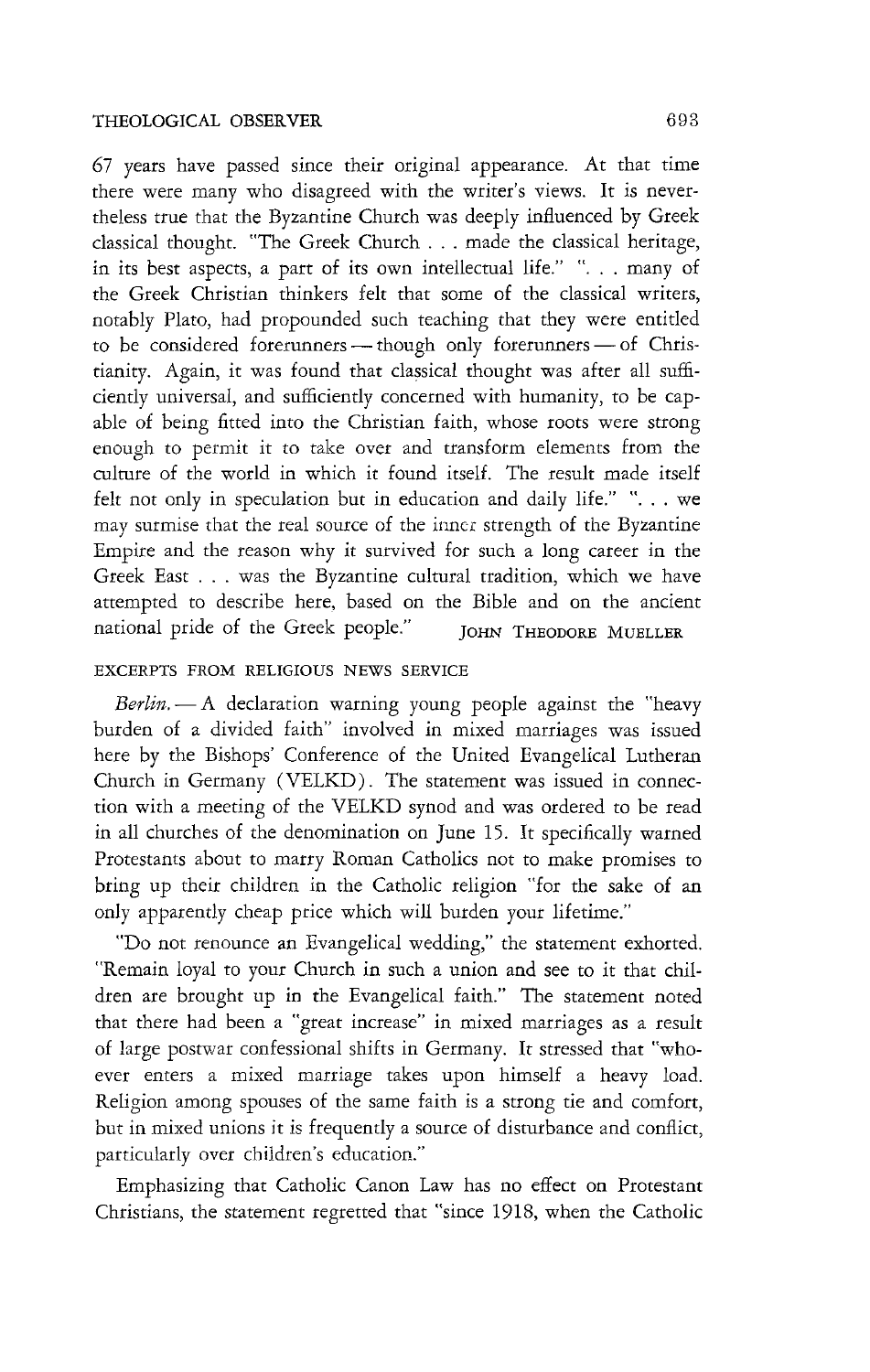Church substantially sharpened the stipulations in Germany on mixed marriages, partners in such unions are frequently subjected to Catholic pressure, which is in contrast to the Gospel and detrimental to today's joint Christian tasks." The statement took particular exception to the Catholic law which holds that a mixed marriage performed by a Protestant pastor is invalid.

The statement concluded by urging Evangelical pastors and parishes to care particularly for church members living in mixed unions and to see that "justice is done to both love and truth."

According to statistics, over 25 per cent of marriages in Germany in 1956 were mixed unions. This contrasts with the situation in 1901 when mixed marriages numbered only nine per cent of the total.

*Detroit.* - "This Is the Life," weekly half-hour television program produced by The Lutheran Church-Missouri Synod, received an award from the General Federation of Women's Clubs at the annual federation convention here. The Rev. E. T. Bernthal, Lutheran pastor here, accepted the award on behalf of the Synod. It was the second consecutive year that the program had received a federation award. "This Is the Life" is carried as a public service by more than 320 television stations in the U. S., Canada, and overseas. It is filmed in Hollywood by professionals and has been shown since October 1952.

*Minneapolis, Minn.* - Four officers of the Evangelical Lutheran Church were re-elected at the church's biennial convention here. Renamed for two-year terms were Dr. S. C. Eastvold, Parkland, Wash., first vice-president; Dr. 1. M. Stavig, Sioux Falls, S. Dak., second vicepresident; Dr. O. H. Hove, Minneapolis, general secretary; and Norman H. Nelson, Minneapolis, treasurer. The term of Dr. Fredrik A. Schiotz, Minneapolis, president, was not up this year.

*Minneapolis, Minn.* - Norway's once nearly empty churches are filling up again because of the "gift" of an American denomination founded by immigrants from that overseas country, a Norwegian church leader reported here. The "gift" is the preaching-teachingreaching mission idea developed by the division of evangelism of the Evangelical Lutheran Church, according to the Rev. Olav Egeland. He said that church attendance has greatly increased in congregations of Norway which have had PTR missions. The clergyman said that Bishop Johannes Smemo, Primate of the Lutheran State Church of Norway, regards the missions as "the greatest thing that has happened to our Church in this century."

The ELC, once known as the Norwegian Lutheran Church of America, is a "daughter" church of the Church of Norway. Pastor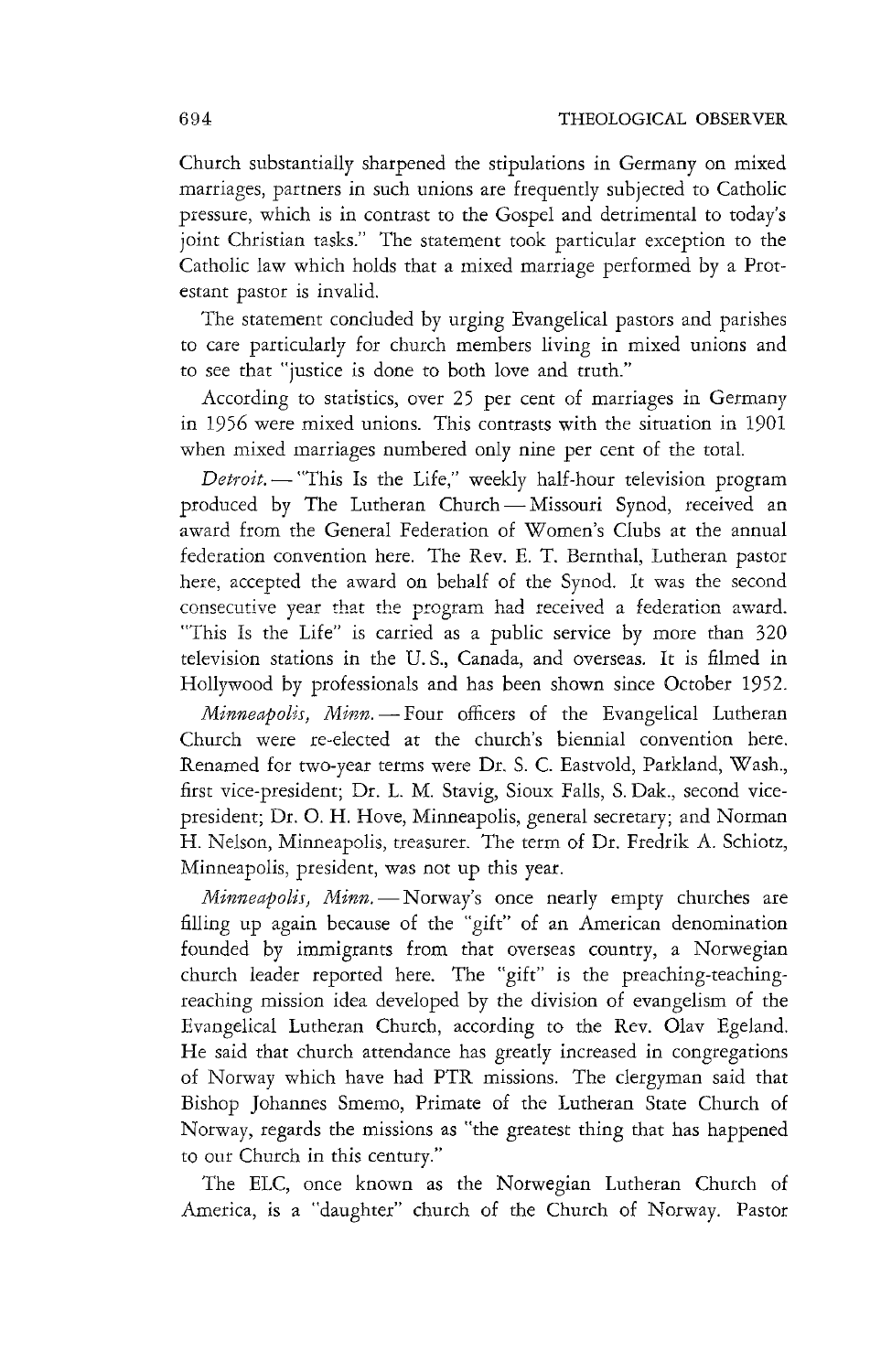Egeland, who has been visiting ELC congregations for the past 10 weeks, brought greetings from home to the American church at its 23rd biennial convention here. In an interview, he estimated that nearly three million of Norway's three and a half million people have thus far been invited to attend PTR missions.

The missions mark the first time that the people of  $Norway-$ 96 per cent of whom belong to the Lutheran State Church - have been called on personally and invited to attend church services, he said. Visits by trained callers is the main reason for the success of the missions, he explained, adding that guest speakers are used in the services.

The PTR missions were begun in Norway three and a half years ago by three ELC leaders in evangelism: Dr. Conrad Thompson and Dr. Oscar Hanson, both of Minneapolis, and Dr. Agnar Tannar of Brooklyn, N. Y, a former Eau Claire, Wis., pastor.

While the PTR missions have improved attendance at churches, Pastor Egeland said, there is still the problem of trying to interest young people in going to services. "Here in the United States we see so many children and youngsters in church," he said. "At home we seldom see any."

Pastor Egeland directs congregational charity work and is responsible for refugee emergency aid for the Church of Norway. In the latter capacity, he visited East Germany twice last year.

*Washington, D.C.* - The Seventh-day Adventist Church is making plans to merge its major educational institutions in a new multimillion-dollar plant to be located on a 263-acre campus ten miles north of the District of Columbia. The Adventists presently operate Washington Missionary College, the Adventist Theological Seminary, and Potomac University, a new graduate institution, in buildings adjoining the denomination's national headquarters in Takoma Park, Md., a suburb of Washington. The proposed new campus would be located near Spencerville, Md., in a pleasant rural area nine miles north of the present campus.

*Minneapolis, Minn.* - Membership in the Evangelical Lutheran Church increased from 512,000 in 1938 to 1,083,000 in 1957, according to a 20-year statistical report made at the denomination's 23rd biennial convention here by Norman H. Nelson, treasurer. During the last 20 years, Mr. Nelson said, total synodical resources grew from  $$11,390,608$  to  $$47,318,721$ ; and those of local congregations from \$19,776,661 to \$145,849,469.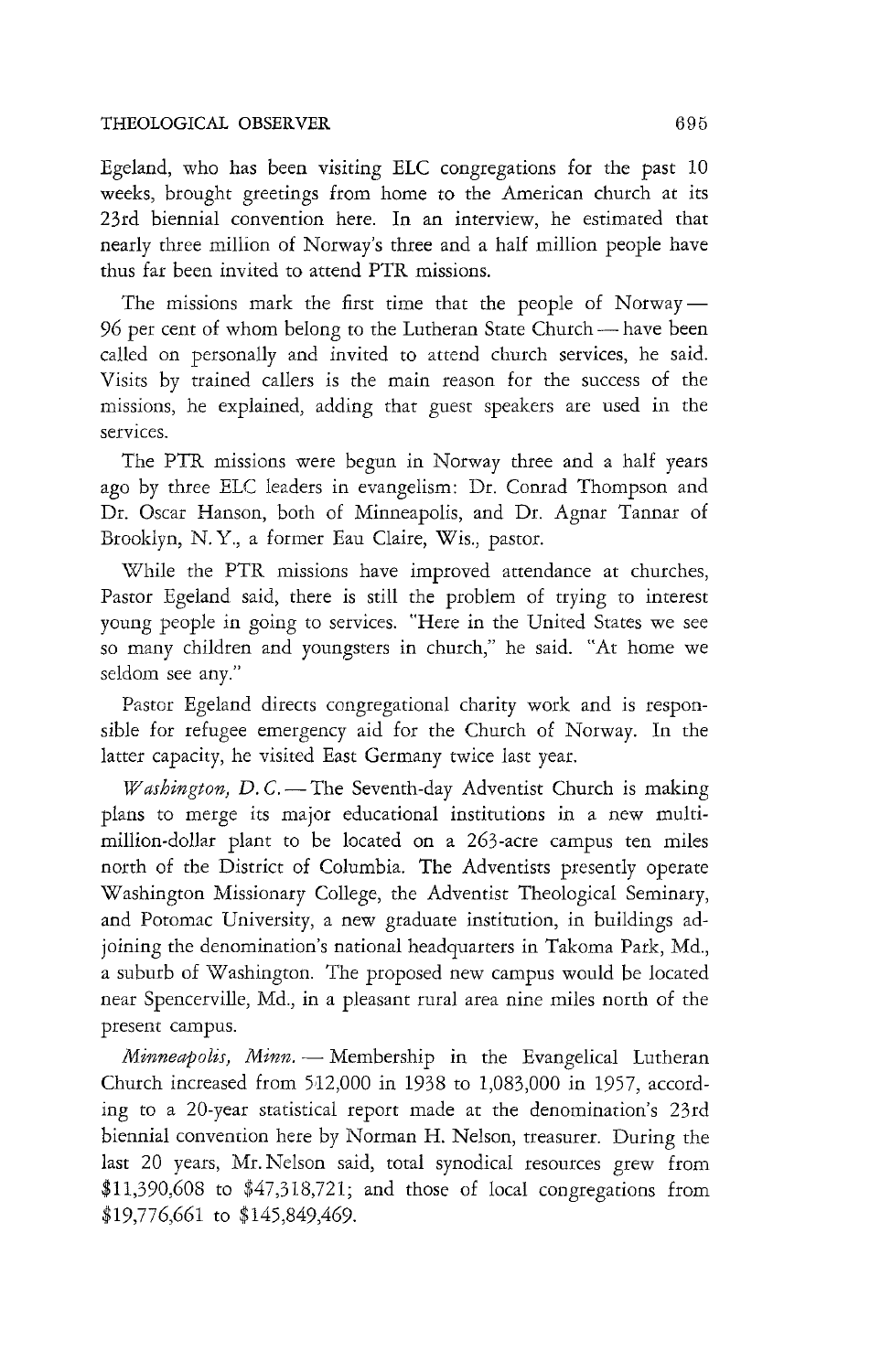*Blair, Nebr.* — An increase in membership of  $4\frac{1}{2}$  per cent in the past year was reported by the United Evangelical Lutheran Church at its 62nd annual convention here. Dr. William Larson, church president, said that membership now totalled 64,529. Total benevolent income during the past year was \$540,000, and church members gave \$80 per capita, he said. He reported that 16 new pastors were to be received into the church at the convention. Commencement of mission work in Brazil in co-operation with the Evangelical Lutheran Church was announced.

*Winona Lake, Ind.* - Delegates attending the 23rd quadrennial General Conference of the Pilgrim Holiness Church here approved, 321 to 100, a proposed merger of their denomination with the Wesleyan Methodist Church of America. The Wesleyan Church will vote on the union at its General Conference at Fairmount, Ind., June 1959. If the union is consummated, it would create a new denomination of about 100,000 communicants in some 2,000 widely scattered congregations.

Last March a lO-member joint commission of both denominations voted at a meeting in Cincinnati, Ohio, to recommend union of the two churches to their General Conferences. Doctrinally the two bodies are both in the Wesleyan tradition of fundamental early Methodism.

*Berlin.* - The Rev. Ernst Willy Kohl, a Lutheran pastor of Nossen, Saxony, was sentenced by a Communist court in Dresden to three and a half years' imprisonment for "anti-state slander and agitation." The clergyman was arrested last December for allegedly refusing to bury an atheist woman, a member of a local farming co-operative, in a church cemetery.

Cambridge, Mass. - Dr. Nathan M. Pusey, president of Harvard University, declared here that the "shortcomings" among some who would advance religion have aided the cause of secularism. He told graduating Harvard seniors in a baccalaureate address that in some instances secularism "has itself become a faith and raised a hope that man can through his own efforts — without  $God$  -solve all the remaining problems which stand between him and a secular paradise on earth."

Religion, as it is frequently practiced, he said, has several "aesthetic failings." Among them he cited "poor music, impossible hymns, unhelpful moralistic sermons, and the mistaken notion that one goes to church as a favor to God."

Lake Junaluska, N. C. - Concern over recent renewed activities of the Ku Klux Klan in North Carolina was expressed by the Western North Carolina Conference of the Methodist Church, which also went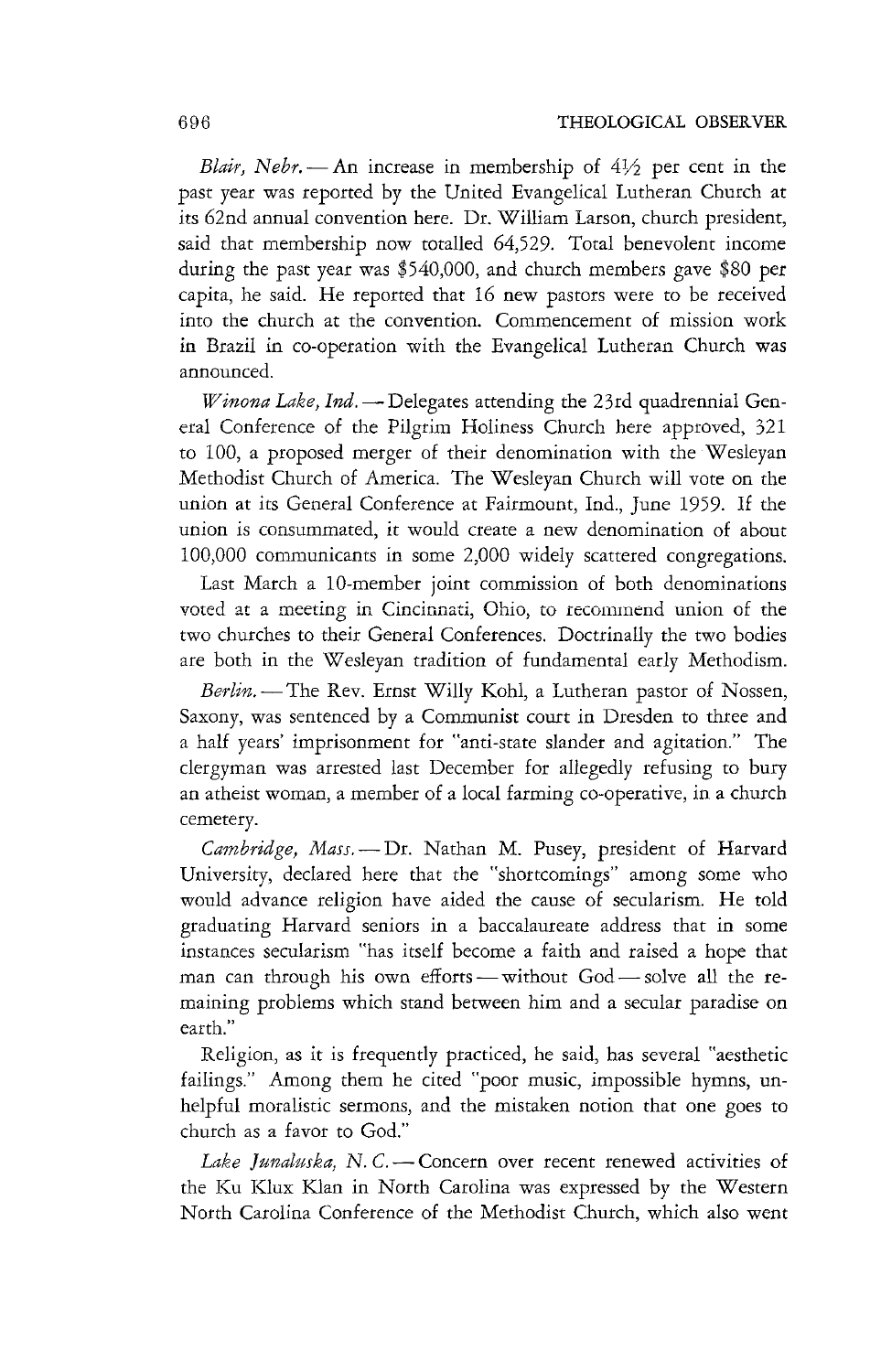on record, by a vote of 91 to 46, favoring admission of Negroes to Duke University Divinity School at Durham, N. C. Exposing of the Klan as an "organization which often cloaks much black hatred under its white robe," was urged in a report of the Board of Social and Economic Relations adopted by the conference.

The resolution regarding Duke Divinity School placed the conference on record as favoring a petition, supported by the school's faculty and students, requesting the university's board of trustees "to restudy its racially-restricted admissions policy, and to reconsider admitting to the Divinity School properly qualified students without regard to race."

*Washington, D.C.* - President Eisenhower nominated Chaplain (Brig. Gen.) Frank A. Tobey (American Baptist) as new chief of Army chaplains. He will succeed Chaplain (Major Gen.) Patrick J. Ryan (Roman Catholic) who will retire November 1 after 30 years of service.

Chaplain Tobey, who was decorated for heroism while serving as chaplain of the U. S. Eighth Army in the Korean War and for gallantry in the Southwest Pacific during World War II, has been deputy chief of Army chaplains since 1954.

Nomination of Chaplain Tobey gives the Armed Forces a complete new line-up of chaplain chiefs. Chaplain (Rear Adm.) George A. Rosso (Roman Catholic) took over from Chaplain (Rear Adm.) Edward B. Harp, Jr. (Evangelical and Reformed), as chief of Navy chaplains June 10. Chaplain (Major Gen.) Terence P. Finnegan (Roman Catholic) is slated to succeed Chaplain (Major Gen.) Charles I. Carpenter (Methodist) August 15.

For a brief period between August 15 and November 1, prior to Chaplain Ryan's retirement, all three corps will be headed by Roman Catholic chaplains, the first time this has ever occurred.

*Philadelphia.* - Problems of integration and the changing patterns of cities were studied by 60 Lutheran ministers at a two-week school of urban pastors at the Philadelphia Lutheran Seminary, Mount Airy. The United Lutheran Church in America, of which most of the students are pastors, now has more than 300 racially integrated congregations in the U. S. and Canada, the ministers were told.

At the church's biennial convention in October, the Board of American Missions will ask for at least \$1,000,000 to help some city churches remain open to serve Negroes moving into their areas. Dr. Karl S. Henry, board secretary of survey and research, was dean of the school.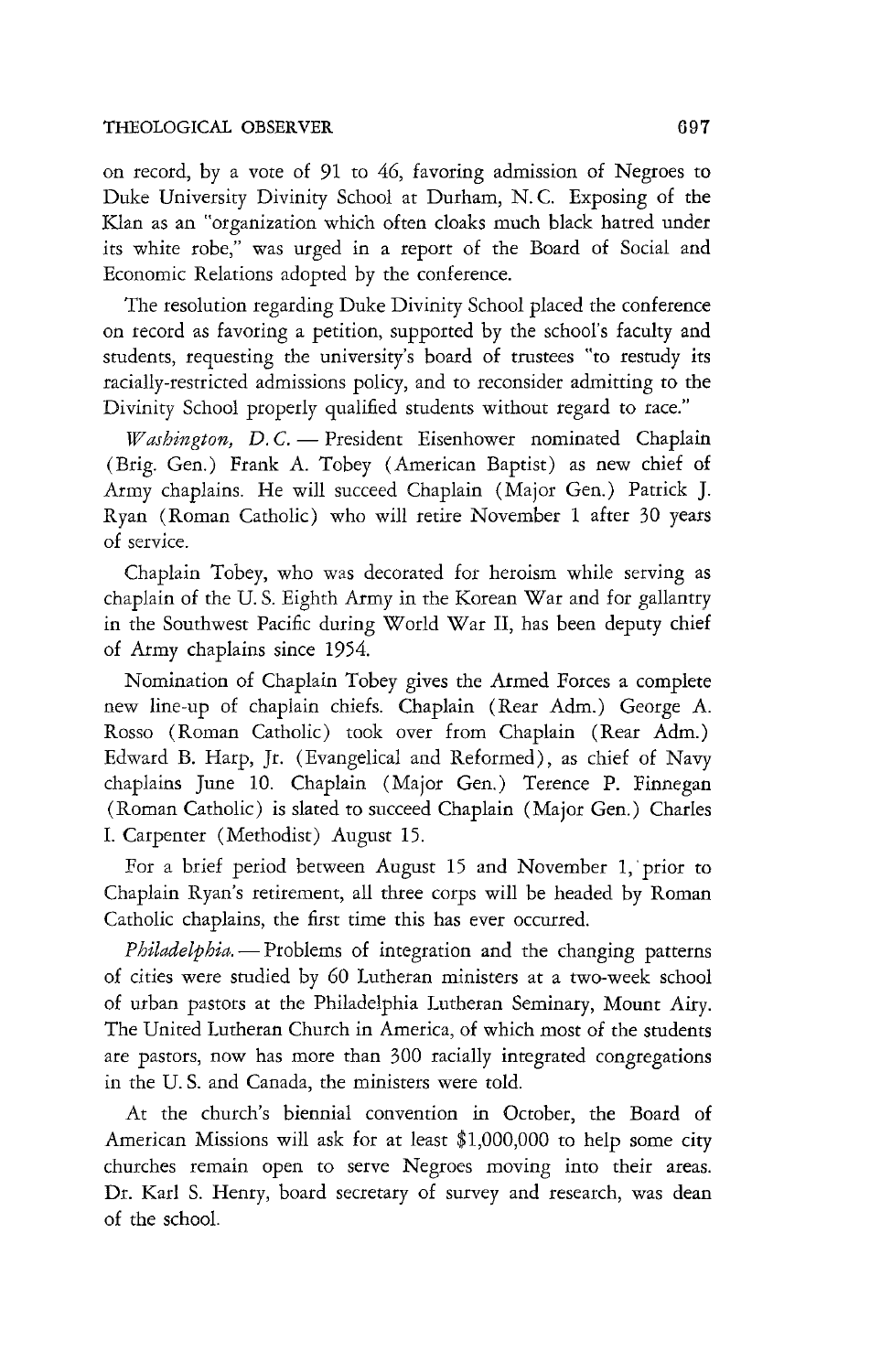Fort Wayne, Ind. - Officials of The Lutheran Church - Missouri Synod dedicated the new \$8,000,000 Concordia Senior College five miles northeast of here. Situated on a 187 -acre campus, it has 28 buildings and housing for faculty members. Under construction for three years, the college will enroll over 400 students in September in junior and senior years. Graduates will be prepared for entrance to Concordia Seminary in St. Louis. Dr. John W. Behnken, Synod President, was the dedicatory speaker. Two choral vesper services also featured the weekend events.

Designed by Eero Saarinen and Associates of Detroit, the campus has ten main buildings, 12 residence halls, and four counselor's residences. There are also separate apartment buildings for men and women on the operating staff. Faculty residences are provided for the president and 18 professors. Five of the ten classrooms in the 207 foot-long classroom building are two-level rooms. The unit also has a natural science auditorium and a speech-training laboratory. The auditorium has sound-proofed music rooms under the stage.

Another feature of the unusual campus is the 86-foot high Kramer Chapel, which has a 106-foot bell tower next to it. A 50-foot aluminum cross hangs on the chancel wall above the altar. A gymnasium seats 1,800 for athletic events and 3,200 for assemblies. Dining rooms can accommodate 500 students. Each student residence has a lounge, chapel and study room, and accommodates 34 students on five different levels.

*St. Louis.* - Cornerstone of the new \$400,000 office building of the Lutheran Laymen's League here was laid by A. W. Hermann of New Orleans, international league president. The two-story structure will contain air-conditioned offices, mechanical facilities, and the Dr. Walter A. Maier Chapel-Recording Studio, named for the first Lutheran Hour speaker, who died in 1950. Dr. Arnold H. Grumm, First Vice-President of The Lutheran Church - Missouri Synod, was the speaker at the ceremony.

The League, which will vacate its present rented quarters in Concordia Publishing House here, has sponsored the Lutheran Hour radio program for 25 years and has promoted a broad program of activities for 41 years.

## BRIEF ITEMS FROM THE NATIONAL LUTHERAN COUNCIL

St. Louis, Mo. - The Lutheran Church - Missouri Synod has named two theological professors to attend the annual meeting of the Commission on Theology of the Lutheran World Federation at Oslo, Norway, August 11-16. The Synod's Committee on Doctrinal Unity